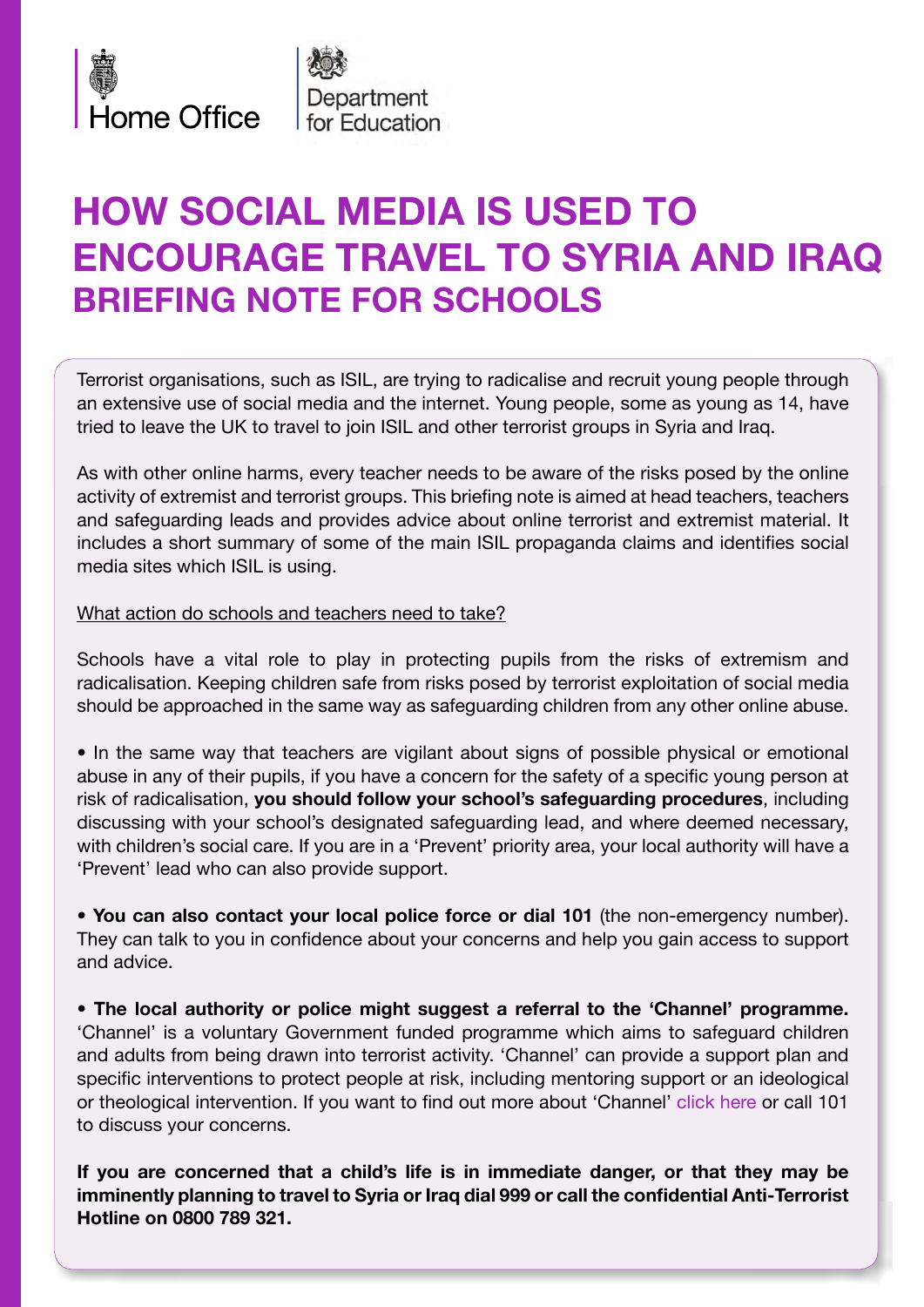For further background information on the roles of schools and teachers in safeguarding children, and preventing pupils from the risks of terrorism and extremism the following documents will be of use:

• [Keeping children safe in education](https://www.gov.uk/government/uploads/system/uploads/attachment_data/file/418686/Keeping_children_safe_in_education.pdf)[: statutory guidance for schools and colleges](http://https://www.gov.uk/government/uploads/system/uploads/attachment_data/file/417715/Archived-Keeping_children_safe_in_education.pdf)

• [Prevent Duty Guidance:](https://www.gov.uk/government/uploads/system/uploads/attachment_data/file/417943/Prevent_Duty_Guidance_England_Wales.pdf) for specified authorities in England and Wales on the duty in the Counter-Terrorism and Security Act 2015 to have due regard to the need to prevent people from being drawn into terrorism.

### **PROPAGANDA THEMES**

ISIL, also sometimes referred to as ISIS, is a violent terrorist group which has caused huge suffering to people in both Syria and Iraq in the name of an Islamist extremist ideology. They are a brutal group that wants to impose rule on people and has used violence and extortion. ISIL's claim to have established an 'Islamic State' or 'caliphate' in the region has no theological credibility.





ISIL propaganda includes images and videos that present the group as an exciting alternative to life in the West. This media presents ISIL as the powerful creators of a new state, to which all Muslims (male and female) have a duty to travel. The propaganda continuously ignores the fact that ISIL is a terrorist organisation engaged in killing innocent men, women and children. When ISIL's official media groups release material online the group encourages supporters on social media to share the material – this

is what gives ISIL its large reach, particularly to young people.

ISIL propaganda uses **four main themes** to encourage young people to travel to Syria and Iraq. These themes are used to recruit both men and women, and are also widely used in discussions on social media around ISIL.



ISIL celebrates and promotes an **image of success** online in order to attract young people – it tells them that ISIL are the winning side and can offer them an exciting life. The ISIL slogan 'Baqiyah wa-Tatamaddad' (remaining and expanding) presents the group as one that consistently achieves success. ISIL propaganda ignores the reality that ISIL are not winning and are opposed by the majority of people in Syria and Iraq.



ISIL portray their 'Caliphate' as an ideal, utopian state where Muslims will find **status and belonging**. ISIL propaganda claims that it is the duty of Muslim men and women in the West to travel there and regularly states that all foreigners are welcome in its ranks, so long as they are Sunni Muslims. In reality the claimed Caliphate has been rejected by the overwhelming majority of Islamic scholars around the world. ISIL abuse of women and children and killing of innocent civilians has been well documented.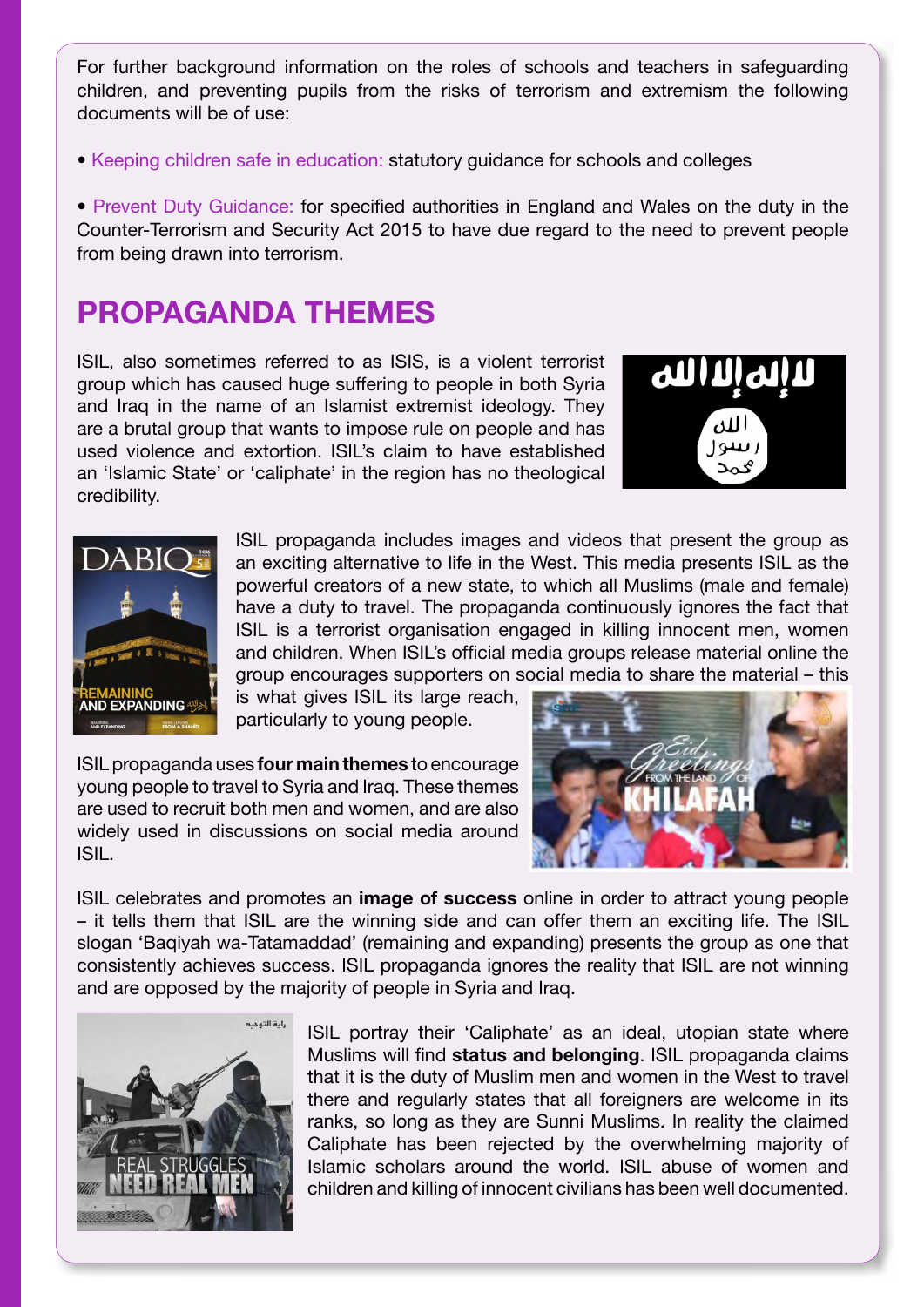

#IS distributing winter clothes & other school supplies to students in Mosul schools. May Allah strengthen them.



The propaganda output of ISIL insists that it is the **personal duty** of Muslims to support them and travel to the 'Caliphate'. Islamic scholars have clearly dismissed this and have made clear there is no such obligation. ISIL wants to portray itself as the only group able to **defend Sunnis** from the Assad regime, the Iraqi army or the threat of the West. ISIL communications also show the group providing food and services to people in Syria and Iraq. In reality most Sunnis fear and oppose ISIL and recognise that they are a threat to their lives and security.

### **SOCIAL MEDIA PLATFORMS**

Social media has become an essential and exciting part of how we live. Millions of young people use these platforms daily to share content. But there are a small minority of users who exploit social media to radicalise and recruit vulnerable people.

The government and police work closely with the communications industry to remove extremist and terrorist content from the internet. Since February 2010, over 95,000 pieces of terrorist content have been removed from the internet and the companies' below continue to work with us to limit the abuse of their platforms by terrorists and their supporters. However, more content is uploaded all the time by people from this country and elsewhere who have joined ISIL in Syria and Iraq. Many of these people have an established online identity using platforms described below.

Many community based organisations respond to ISIL propaganda and debunk its messages. For example, London-based group [Families Against Stress and Trauma \(FAST\)](http://www.familiesmatter.org.uk) have designed an online guide for parents on the dangers of radicalisation, as well as producing a YouTube film with testimonies from parents whose children have travelled to Syria. They are currently sharing their knowledge in a series of parenting workshops.

# **FACEBOOK**

ISIL supporters use Facebook to share content, such as news stories and YouTube videos, among their peer groups.



## **TWITTER**

Twitter is another popular social media platform for pro-ISIL accounts and those sharing ISIL propaganda. It is easy to establish an account, stay relatively anonymous and share material with large numbers of people.

I might be only 18 but I know coming to shaam the best decision staying in the UK completely diminishes your islam

. Follow

<br Reply <1 Retweel \* Favorde \*\*\* More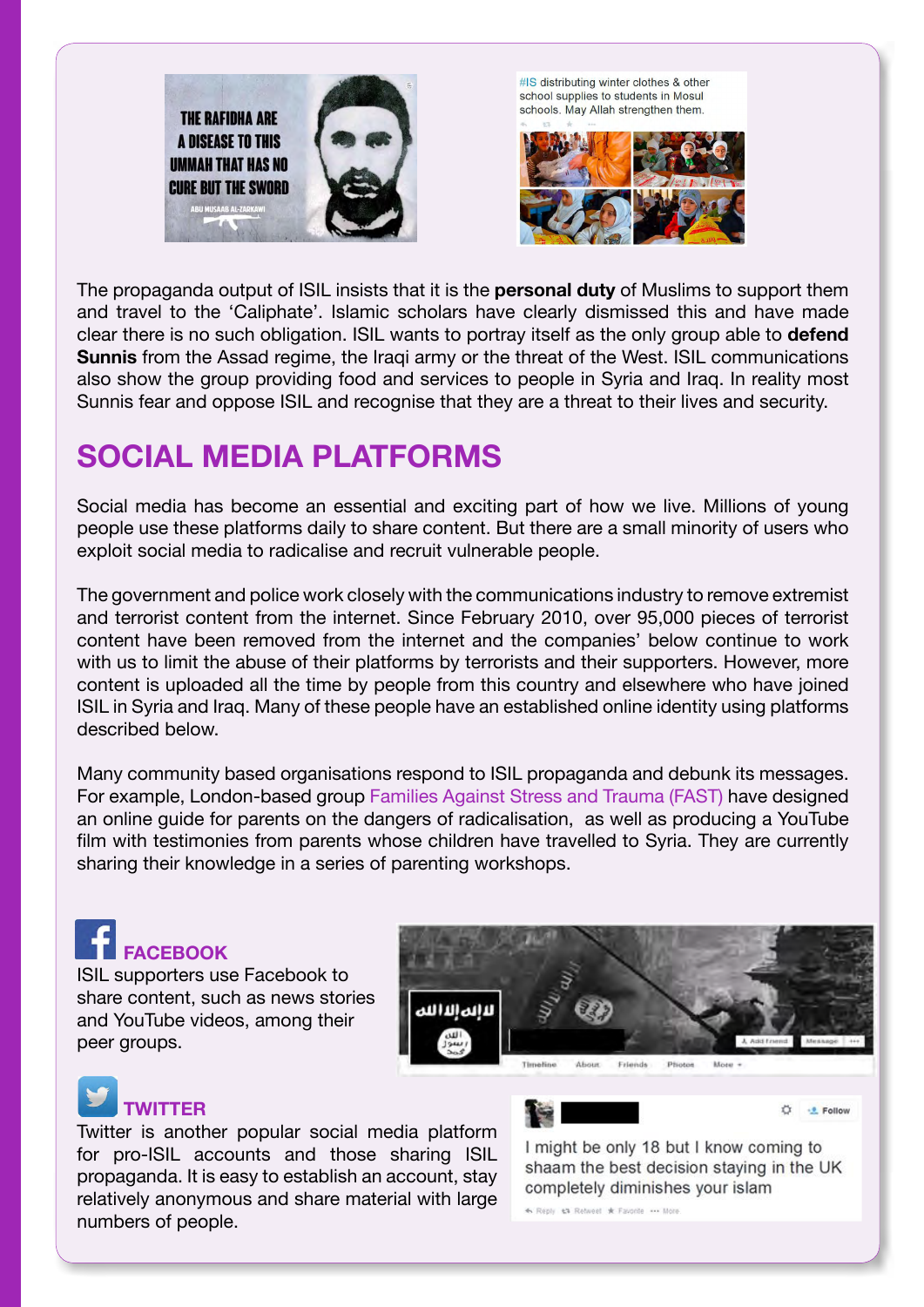#### **YOUTUBE**

YouTube is also used to host videos, both of official ISIL output and videos created by users themselves. Multiple 'dummy' accounts will be set up so that when videos are taken down they can be reposted quickly.

Users will post YouTube links across their own social media platforms in order to disseminate material, particularly Twitter and Facebook.

#### **ASK.FM**

People considering travel to Syria or Iraq sometimes use Ask.fm to ask British iihadis and female ISIL supporters about travel, living standards, recruitment, fighting and broader ideology.

| <b>ask</b> .fm                                              | Create account<br>Login                                                                              |
|-------------------------------------------------------------|------------------------------------------------------------------------------------------------------|
| do you speak Arabic? if you don't, how are you learning it? |                                                                                                      |
|                                                             | When I came I only knew a few words but slowly you pick up the language. This isn't a concern at all |
| over 1 year ago                                             | person likes this                                                                                    |

The answers given by ISIL supporters are encouraging, saying all their difficulties will be solved if they travel to the region.



Instagram is used by fighters and ISIL supporters to share the photosets frequently produced by various ISIL media organisations.

ISIL supporters also use Instagram to share pictures of their life in Syria, often showing landscapes and images suggesting they are living a full and happy life.



vizard: As sala

## **IMBLR**

Tumblr, the blogging site, is exploited by fighters to promote longer, theological arguments for travel.

Tumblr is popular with female ISIL supporters, who have written blogs addressing the concerns girls have about travelling to the region, such as leaving their families behind and living standards in Syria.



#### **PRIVATE MESSAGING**

On social media, ISIL supporters frequently encourage others to message them on closed peer-to-peer networks when asked for sensitive information, such as on how to travel to the region, what to pack and who to contact when they arrive.



Popular private messaging apps include WhatsApp, Kik, SureSpot and Viber.